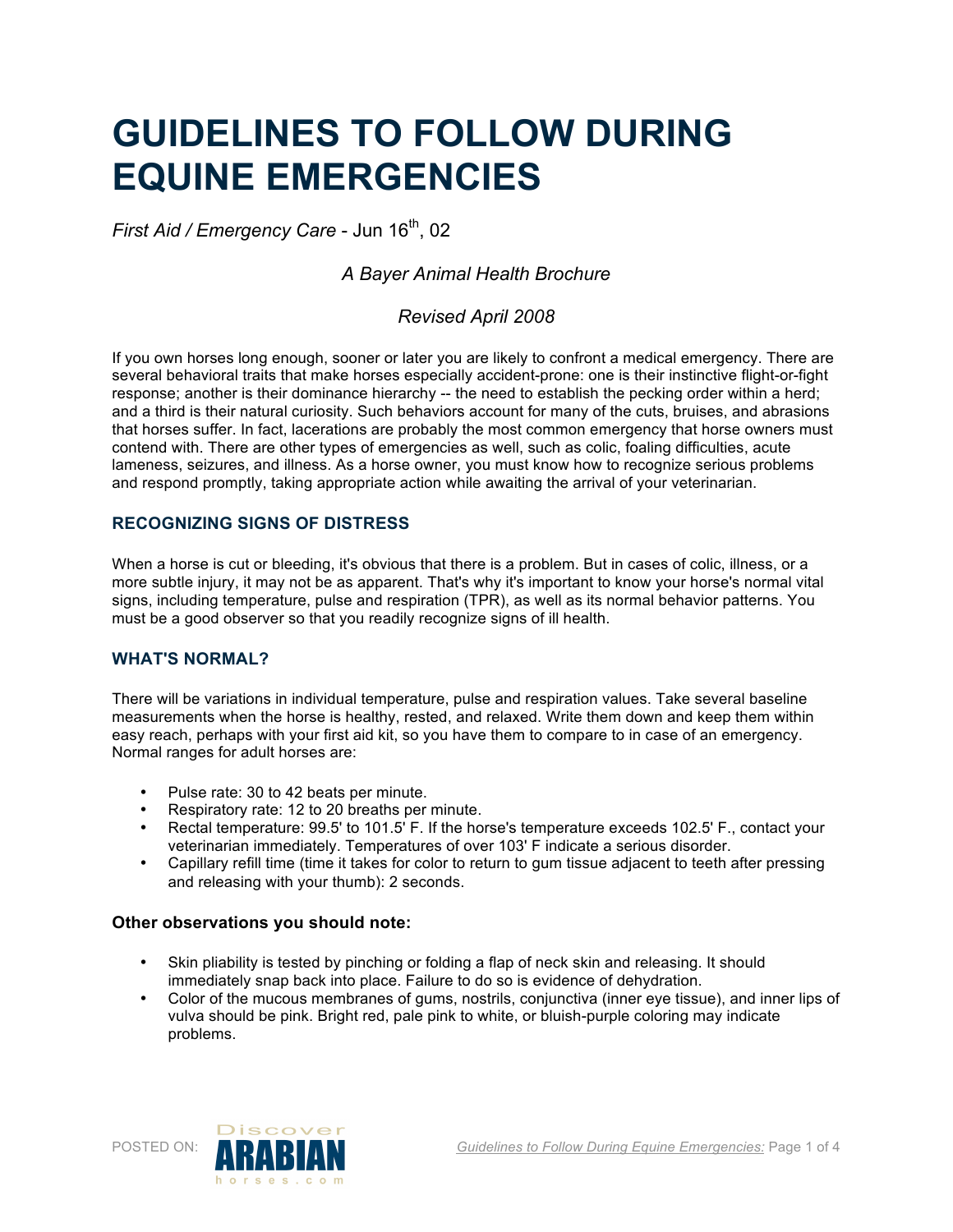- Color, consistency, and volume of feces and urine should be typical of that individual's usual excretions. Straining or failure to excrete should be noted.
- Signs of distress, anxiety or discomfort.
- Lethargy, depression or a horse that's "off-feed."
- Presence or absence of gut sounds.
- Evidence of lameness such as head-bobbing, reluctance to move, odd stance, pain, unwillingness to rise.
- Bleeding, swelling, evidence of pain.
- Seizures, paralysis, or "tying up" (form of muscle cramps that ranges in severity from mild stiffness to life-threatening illness).

#### **ACTION PLAN**

No matter what emergency you may face in the future, mentally rehearse what steps you will take to avoid letting panic take control. Here are some guidelines to help you prepare:

1. Keep your veterinarian's number by each phone, including how the practitioner can be reached after-hours. If you have a speed dial system, key it in, but also keep the number posted.

2. Consult with your regular veterinarian regarding back-up or referring veterinarian's number in case you cannot reach your regular veterinarian quickly enough.

3. Know in advance the most direct route to an equine surgery center in case you need to transport the horse.

4. Post the names and phone numbers of nearby friends and neighbors who can assist you in an emergency while you wait for the veterinarian.

5. Prepare a first aid kit and store it in a clean, dry, readily accessible place. Make sure that family members and other barn users know where the kit is.

6. Also keep a first aid kit in your horse trailer or towing vehicle, and a pared-down version to carry on the trail.

#### **FIRST AID KITS**

First aid kits can be simple or elaborate, but there are some essential items. Here is a short list to get yours started. (\*Material that should be sterile.

- \*Cotton roll
- \*Contact bandage
- \*Cling wrap
- \*Gauze pads, assorted sizes
- \*Gauze wrap
- Adhesive wrap and adhesive tape
- Leg wraps
- Sharp scissors
- Hemostats
- Steel cup or container

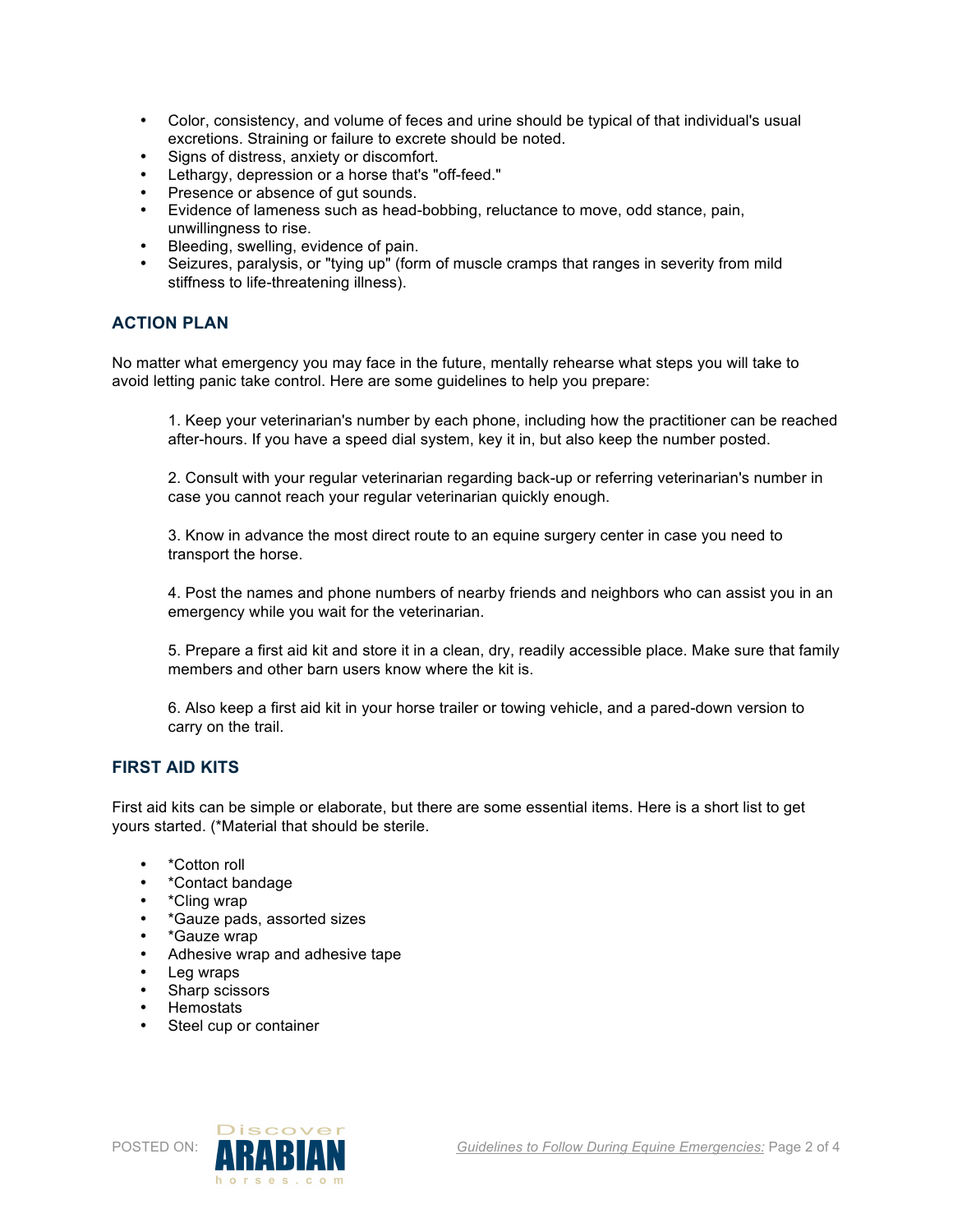- Rectal thermometer with string and clip attached
- Surgical scrub and antiseptic solution
- Latex gloves
- Flashlight and spare batteries
- Permanent marker pen
- Pliers (to pull nails)
- 6" diameter PVC tubing cut in half the long way (like a gutter) into lengths of 1-1 /2 to 2 feet (for emergency splinting)

## **EMERGENCY WOUND CARE**

The sight of blood may unnerve you, but maintaining your presence of mind can save your horse's life. The initial steps you take to treat a wound can prevent further damage and speed healing. How you proceed will depend on your individual circumstances, and you must exercise good judgment. The following should be viewed as guidelines:

- Catch and calm the horse to prevent further injury. Move the horse to a stall or other familiar surroundings if this is possible without causing distress or further injury to the horse. Providing hay or grain can also be a good distraction.
- Get help before attempting to treat or evaluate a wound. It can be difficult and very dangerous to try to inspect or clean the wound without someone to hold the horse. You cannot help your horse if you are seriously injured yourself.
- Evaluate the location, depth, and severity of the wound. Call your veterinarian for a recommendation anytime you feel your horse is in need of emergency care. Here are some examples of situations where your veterinarian should be called:
	- A. There appears to be excessive bleeding.
	- B. The entire skin thickness has been penetrated.
	- C. The wound occurs near or over a joint.
	- D. Any structures underlying the skin are visible.
	- E. A puncture has occurred.
	- F. A severe wound has occurred in the lower leg at or below knee or hock level.
	- G. The wound is severely contaminated.
- Consult with your veterinarian regarding a recommendation before you attempt to clean the wound or remove debris or penetrating objects, as you may precipitate uncontrollable bleeding or do further damage to the wound. Large objects should be stabilized to avoid damaging movement if possible. Don't put anything on the wound except a compress or cold water.
- Stop the bleeding by covering the wound with a sterile, absorbent pad (not cotton), applying firm, steady, even pressure to the wound.
- Do not medicate or tranquilize the horse unless specifically directed by your veterinarian. If the horse has suffered severe blood loss or shock, the administration of certain drugs can be lifethreatening.
- If the eye is injured, do not attempt to treat. Await your veterinarian.
- If a horse steps on a nail or other sharp object and it remains embedded in the hoof, first clean the hoof. Consult with your veterinarian regarding a recommendation before you remove the nail. If your veterinarian advises, carefully remove the nail to prevent the horse from stepping on it and driving it deeper into the hoof cavity. As you remove it, be sure to mark the exact point and depth of entry with tape and/or a marker so the veterinarian can assess the extent of damage. Apply antiseptic to the wound, and wrap to prevent additional contamination.
- All horses being treated for lacerations or puncture wounds will require a tetanus booster.